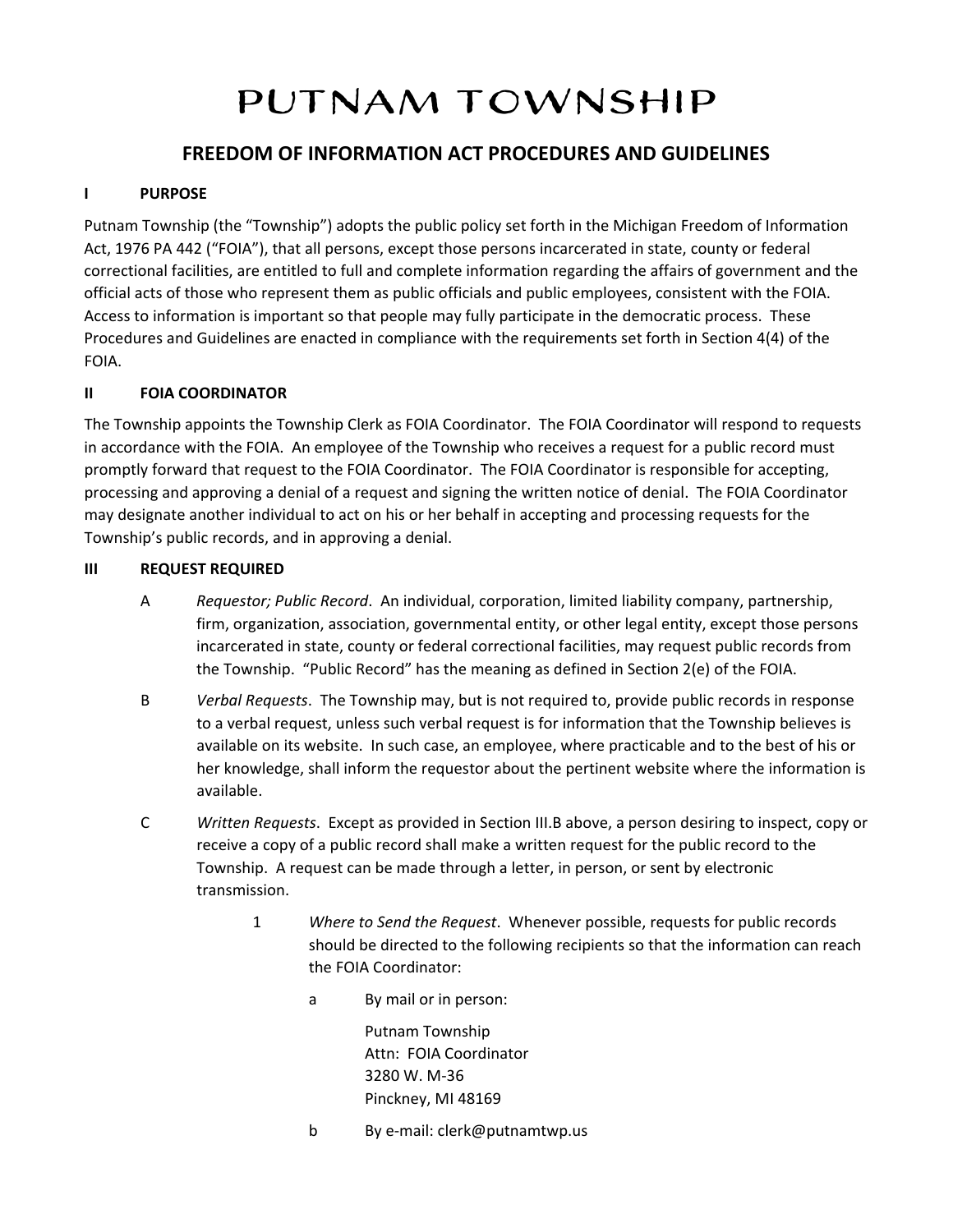- c By fax: (734) 878‐2545
- 2 *Sufficient Description*. Requests in writing must identify the public record sufficiently to allow the Township to find the requested record. If not, the request may be denied on that basis.
- 3 *Requester Contact Information Required*. A request from a person must include the following (unless the request is from an individual who qualifies as indigent under Section 4(2)(a) of the FOIA):
	- a the requesting person's complete name, address, and contact information, and
	- b if the request is made by a person other than an individual, the complete name, address, and contact information of the person's agent who is an individual.

An address must be written in compliance with United States Postal Service addressing standards. Contact information must include a valid telephone number or electronic mail address.

- 4 *Electronic Transmissions*. For requests sent by electronic transmission, the following shall apply:
	- a *Electronic Transmissions*. A written request made by facsimile, electronic mail, or other electronic transmission is not received by the Township's FOIA coordinator until 1 business day after the electronic transmission is made.
	- b *Spam or Junk Mail Folder*. If a written request is sent by electronic mail and delivered to the Township's spam or junk mail folder, the request is not received until 1 day after the Township first becomes aware of the written request. The Township shall note in its records both the time a written request is delivered to its spam or junk mail folder and the time the Township first becomes aware of that request. The FOIA Coordinator shall be responsible for routinely monitoring the spam and junk mail folders in order to determine whether they contain any FOIA requests.
- 5 *Specify Format*. The requestor may specify whether he or she would like to inspect, receive paper copies, or receive the public records on non‐paper physical media. The Township is only required to comply with the request for specified non‐paper physical media if it has the technological capability necessary to provide the public records on the requested non‐paper physical media in the particular instance.
- 6 *Subscription*. A person has a right to subscribe to future issuances of public records that are created, issued, or disseminated on a regular basis. A subscription shall be valid for up to 6 months, at the request of the subscriber, and shall be renewable.

#### **IV PROCEDURES FOR RESPONDING TO WRITTEN FOIA REQUESTS.**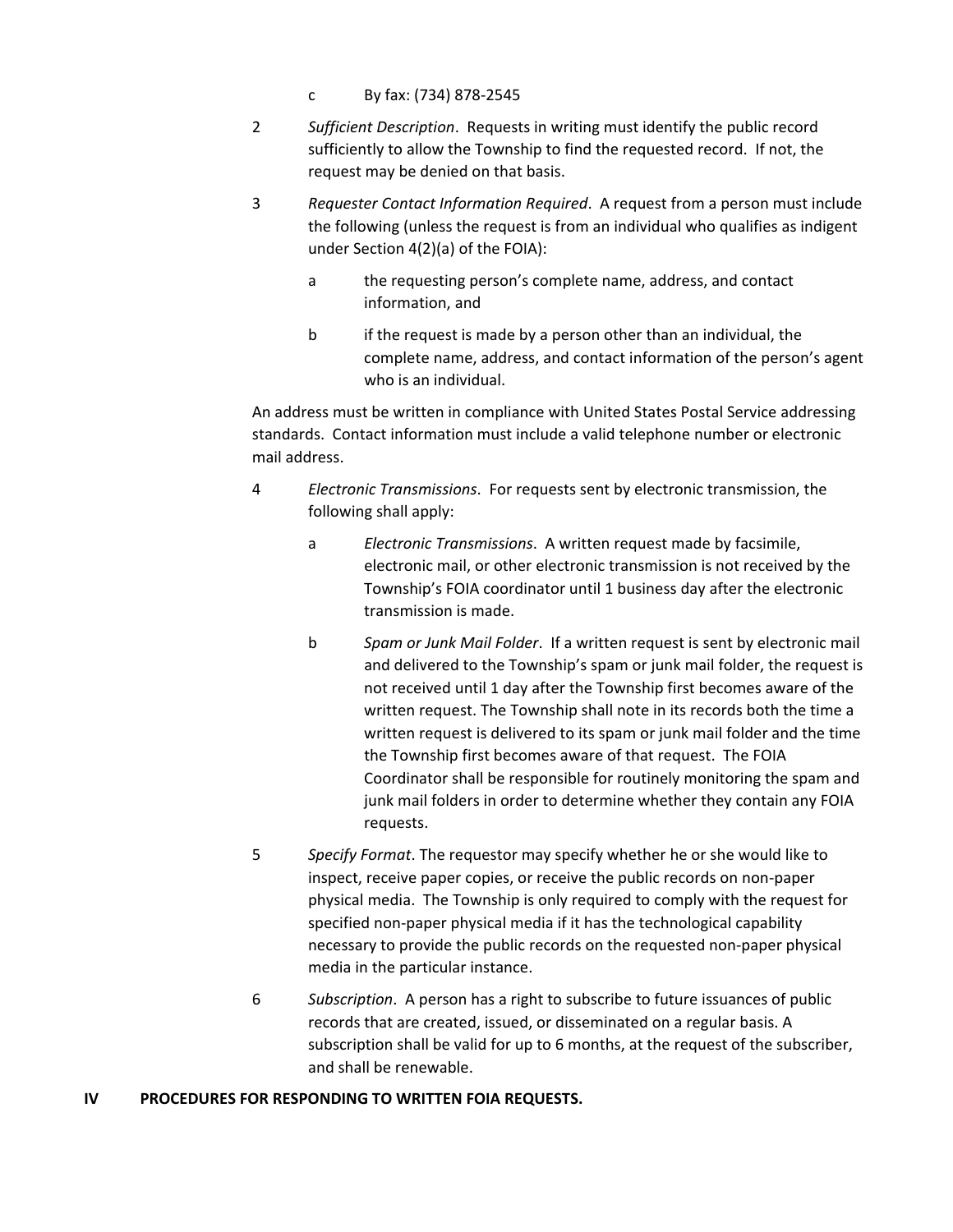- A *Response*. Unless otherwise agreed to in writing by the person making the request, the Township shall respond to a request within 5 business days after it receives the request by:
	- 1 Granting the request (which would include notifying the requestor that all or a portion of the public records requested are available on the website, if applicable);
	- 2 Issuing a written notice to the requesting person denying the request;
	- 3 Granting the request in part and issuing a written notice to the requesting person denying the request in part (which would include notifying the requestor that all or a portion of the public records requested are available on the website if applicable); or
	- 4 Issuing a notice extending for not more than 10 business days the period during which the Township shall respond to the request.

The Township's written response shall be considered the final determination regarding the FOIA request.

- B *Understanding the Township's Response*. The Township has an obligation to respond as required under the FOIA. If the Township grants a written request in full, the requestor will receive a notice indicating that it has been granted. However, if the request is denied or denied in part, the Township shall provide the following information:
	- 1 Pursuant to Section 13 of the FOIA, the Township may exempt certain documents from disclosure. The FOIA Coordinator will review the request to determine if any exemptions apply. The FOIA Coordinator may request assistance from the Township's Attorney regarding the application of exemptions. If exempt, the Township shall provide an explanation of the basis under this act or other statute for the determination that the public record, or portion of that public record, is exempt from disclosure, if that is the reason for denying all or a portion of the request.
	- 2 A certificate that the public record does not exist under the name given by the requestor or by another name reasonably known to the Township, if that is the reason for denying the request or a portion of the request. The denial letter may indicate that the letter serves as the certificate as required by the FOIA.
	- 3 A description of a public record or information on a public record that is separated or deleted pursuant to Section 14 of the FOIA, if a separation or deletion is made.
	- 4 A full explanation of the requesting person's right to do either of the following:
		- a Submit to the Township Board a written appeal that specifically states the word "appeal" and identifies the reason or reasons for reversal of the disclosure denial; or
		- b Seek judicial review of the denial under Section 10 of the FOIA.
	- 5 Notice of the right to receive attorneys' fees and damages as provided in Section 10 of the FOIA, MCL 15.240, if, after judicial review, the court determines that the Township has not complied and orders disclosure of all or a portion of a public record.
- C *No Obligation to Create Records*. The FOIA does not require the Township to make a compilation, summary, or report of information. Further, the Township is not required to create a new public record in order to respond to a request.
- D *Documents Available on Website*. If the FOIA Coordinator knows or has reason to know that all or a portion of the requested information is available on its website, the Township shall notify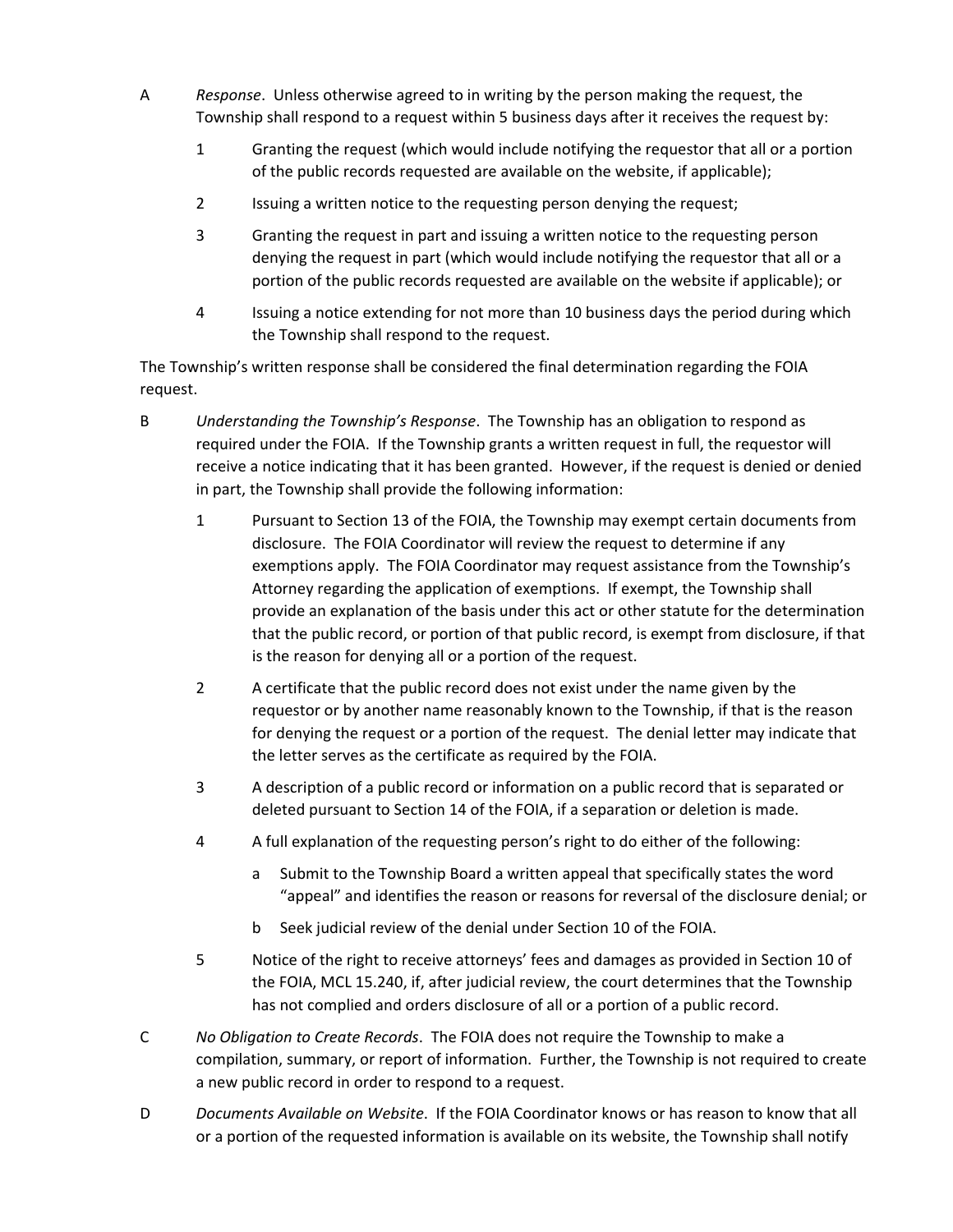the requestor in its written response. The written response, to the degree practicable in the specific instance, shall include a specific webpage address where the requested information is available.

If all or a portion of the requested records are available on the website and the Township has included the website address in its written response, but the requestor wants the public records in a paper format or other non‐paper physical media, the Township shall provide the public records in the specified format. On the detailed itemization, the Township shall separate the requested public records that are available on its website from those that are not available on the website and shall inform the requestor of the additional charge to receive copies of the public records that are available on its website.

# **V FEES**

The Township may charge a fee for a public record search, for the necessary copying of a public record for inspection, or for providing a copy of a public record because it has established, made publicly available, and follows these Procedures and Guidelines and the FOIA. The fee shall be limited to actual mailing costs and to the actual incremental cost of duplication or publication including labor; the cost of search, examination and review; and the deletion and separation of exempt information from non-exempt information as set forth more fully in these Procedures and Guidelines. The FOIA Coordinator shall provide a detailed itemization of costs on a standard form, as required under Section 4(4) of the FOIA ("Detailed Itemization"). The total fee shall not exceed the sum of the following components:

- A *Labor Costs*
	- 1 *Searching for, Locating and Examining*.
		- a The Township may charge for searching for, locating and examining public records in conjunction with receiving and fulfilling a granted written request.
		- b The Township shall not charge more than the hourly wage of its lowest‐paid employee capable of searching for, locating, and examining the public records in the particular instance regardless of whether that person is available or who actually performs the labor.
		- c These labor costs shall be estimated and charged in increments of 15 minutes, with all partial time increments rounded down.
	- 2 *Separating and Deleting Exempt from Non‐Exempt*:
		- a For services performed by an employee of the Township, the Township shall not charge more than the hourly wage of its lowest‐paid employee capable of separating and deleting exempt information from non‐exempt information in the particular instance, regardless of whether that person is available or who actually performs the labor. All references in these Procedures and Guidelines to separating and deleting exempt information from non‐exempt information shall refer to the separation and deletion requirements set forth in Section 14 of the FOIA, MCL 15.244.
		- b If the Township does not employ a person capable of separating and deleting exempt information from non‐exempt information in the particular instance, it may treat necessary contracted labor costs used for the separating and deleting of exempt information from non‐exempt information in the same manner as employee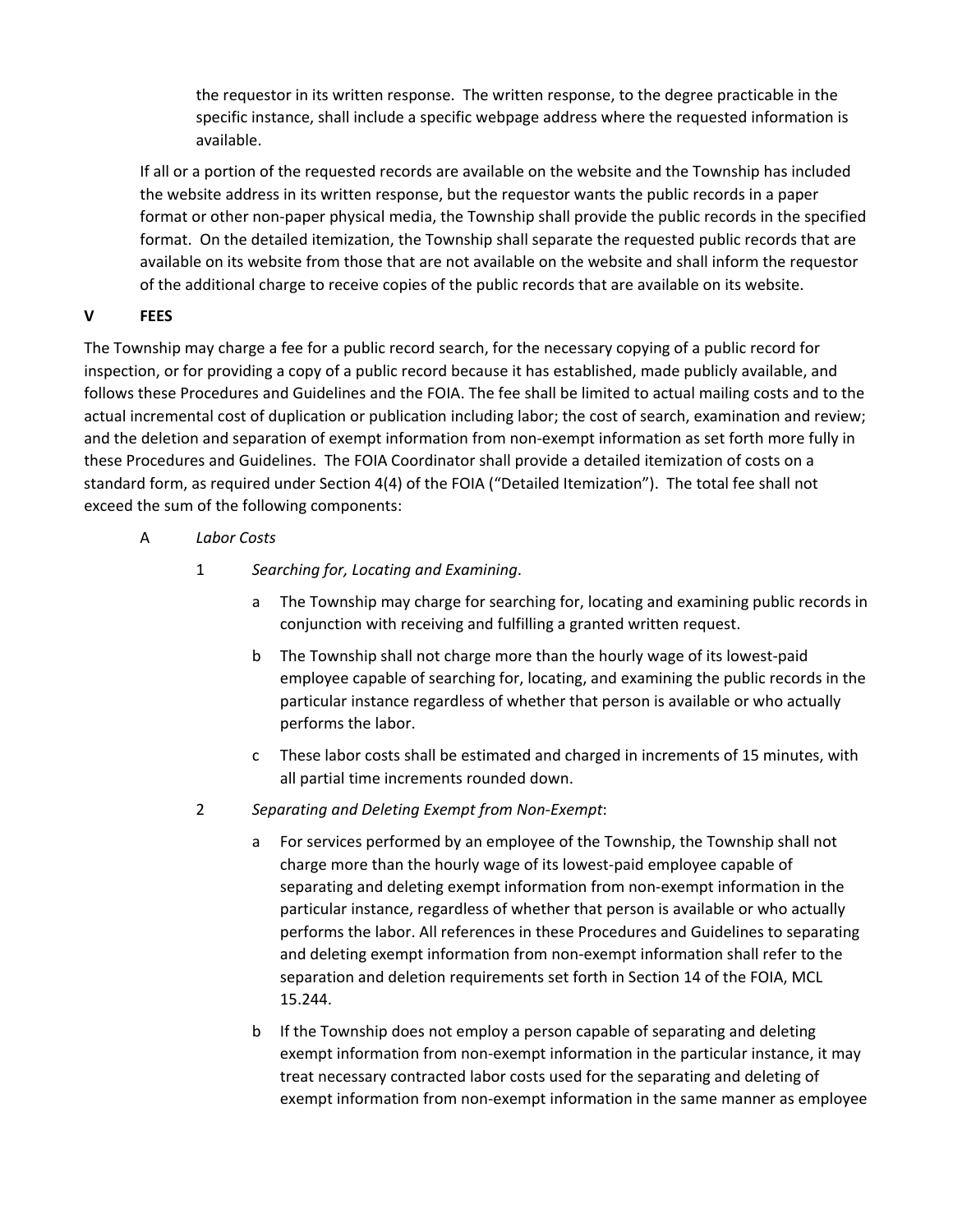labor costs when calculating charges under this subdivision if all of the following occur:

- 1 The Township's FOIA Coordinator determines on a case‐by‐case basis that the Township does not employ a person capable of separating and deleting exempt information from non‐exempt information.
- 2 The Township clearly notes the name of the contracted person or firm on the Detailed Itemization.
- 3 Total labor costs calculated for contracted labor costs shall not exceed an amount equal to 6 times the state minimum hourly wage rate.
- c These labor costs shall be estimated and charged in increments of 15 minutes, with all partial time increments rounded down.
- d The Township shall not charge for labor directly associated with redaction if it knows or has reason to know that it previously redacted the public record in question and the redacted version is still in the Township's possession.
- e If the Township directly or indirectly administers or maintains an official internet presence, any public records available to the general public on that internet site at the time the request is made are exempt from this labor charge.

#### 3 *Duplication or Publication Labor Charges*

- a The Township may charge labor costs for duplication and publication, including making paper copies, making digital copies, or transferring digital public records to be given to the requestor on nonpaper physical media or through the internet or other electronic means as stipulated by the requestor.
- b The Township shall not charge more than the hourly wage of its lowestpaid employee capable of necessary duplication or publication in the particular instance, regardless of whether that person is available or who actually performs the labor.
- c Labor costs shall be estimated and charged in increments of one (1) minute or more, with all partial time increments rounded down.
- 4 *Fringe Benefit Costs*. The Township may also add up to 50% to the applicable labor charge amount to cover or partially cover the cost of fringe benefits if it clearly notes the percentage multiplier used to account for benefits in the Detailed Itemization. Subject to the 50% limitation, the Township shall not charge more than the actual cost of fringe benefits, and overtime wages shall not be used in calculating the cost of fringe benefits.

If all or a portion of the requested records are available on the website and the Township has included the website address in its written response, but the requestor wants the public records in a paper format or other non‐paper physical media, the Township shall provide the public records in the specified format but may use a fringe benefit multiplier greater than the 50% limitation, not to exceed the actual costs of providing the information in the specified format.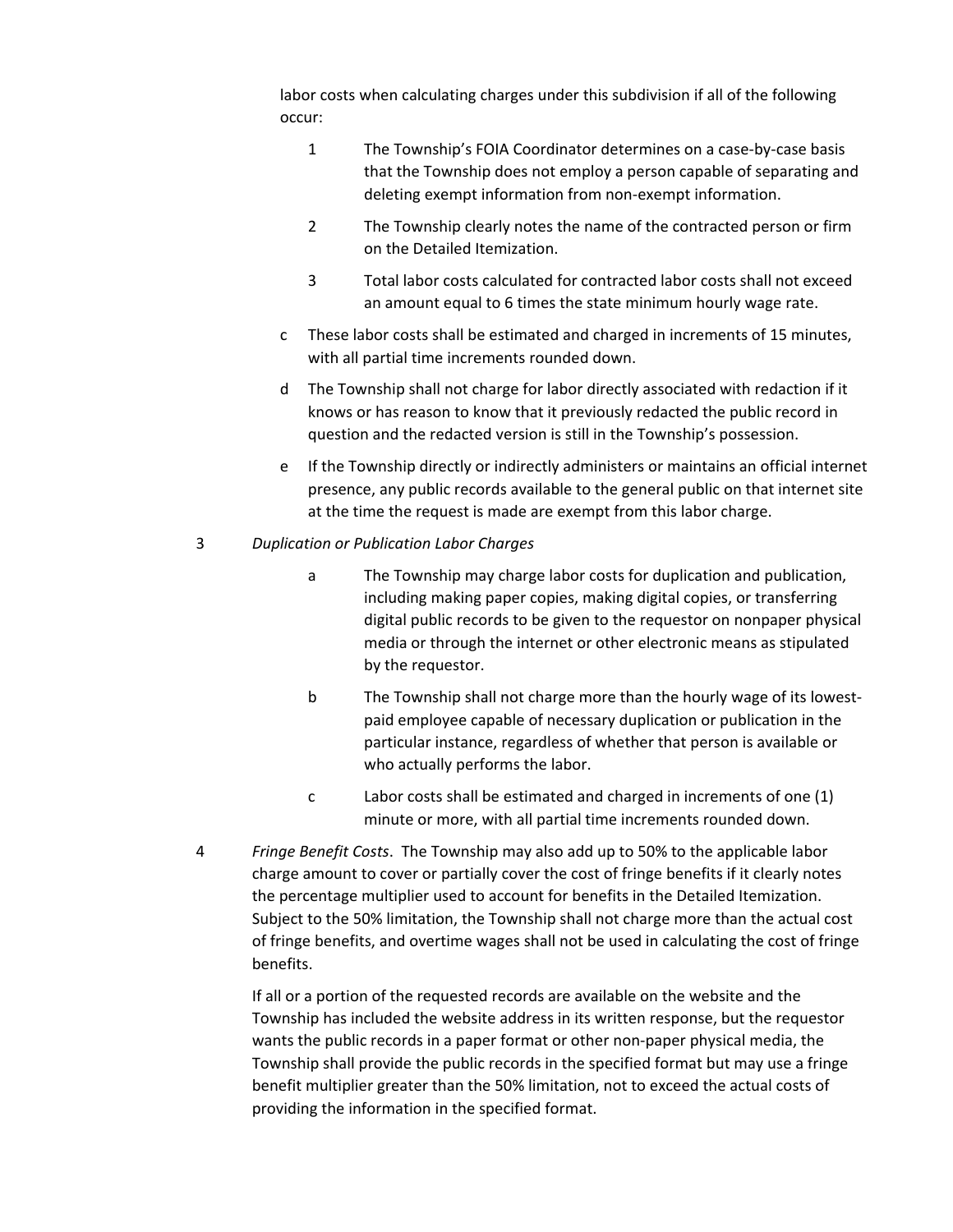- 5 *Overtime Wages*. Overtime wages shall not be included in the calculation of labor costs unless overtime is specifically stipulated by the requestor and clearly noted on the Detailed Itemization.
- 6 *Itemization*. All labor fee components shall be itemized using both the hourly wage and the number of hours charged on the Detailed Itemization.
- 7 *Unreasonably High Costs*. The labor fee shall not be charged for (1) searching for, locating and examining of public records, or (2) the cost of the deletion and separation of exempt information from non‐exempt information, unless failure to charge a fee would result in unreasonably high costs to the Township because of the nature of the request in the instance, and the Township specifically identifies the nature of these unreasonably high costs. The FOIA Coordinator has authority to determine when the costs are unreasonably high in a particular instance, including, but not limited to, instances when the costs would be excessive and beyond the normal or usual amounts for responding to a request. In doing so, the FOIA Coordinator may take into account considerations such as the volume and complexity of the FOIA request as well as the Township's particular fiscal condition at the time of the request or any other conditions authorized by law.

# B *Other Costs*.

- 1 *Non‐Paper Physical Media*. Costs for providing records on non‐paper physical media.
	- a The requestor may stipulate that the public records be provided on non‐paper physical media, electronically mailed, or otherwise electronically provided to him or her in lieu of paper copies. The Township is not required to provide the documents on non‐paper physical media if it lacks the technological capability necessary to provide records on the requested particular non‐paper physical media.
	- b For public records provided to the requestor on non‐paper physical media, the Township may charge the actual and most reasonably economical cost of the computer discs, computer tapes, or other digital or similar media. The Township may use (but is not required to) a computer disc, thumb drive or other nonphysical media provided by the requestor but only if it is provided in its original packaging. Because the safety and security of the Township's computers and network is of important public interest, the Township may take that security interest into account when determining the means of providing the documents on non‐paper physical media.
- 2 *Costs for Providing Paper Copies*.
	- a For paper copies of public records provided to the requestor, the Township may charge the actual total incremental cost of necessary duplication or publication, not including labor.
	- b The cost of paper copies shall be calculated as a total cost per sheet of paper and shall be itemized and noted in a manner that expresses both the cost per sheet and the number of sheets provided.
	- c The fee shall not exceed 10 cents per sheet of paper for copies of public records made on 8‐1/2‐ by 11‐inch paper or 8‐1/2‐ by 14‐inch paper. For all other paper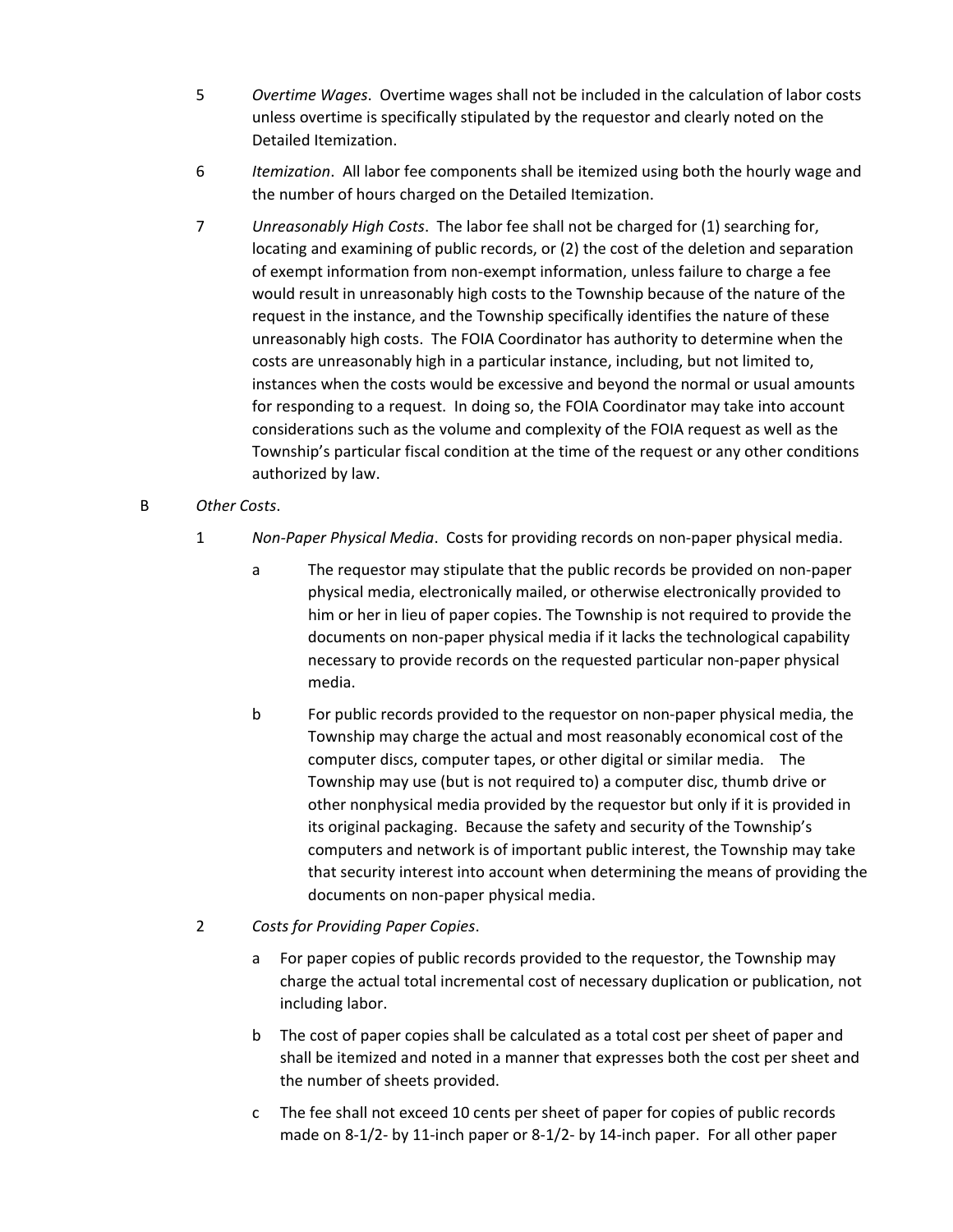sizes, the Township may charge the actual total incremental cost of duplication or publication, not including labor.

- d The Township shall utilize the most economical means available for making copies of public records, including using double‐sided printing, if cost saving and available.
- 3 *Mailing Costs*.
	- a The Township shall charge the actual cost of mailing, if any, for sending the public records in a reasonably economical and justifiable manner.
	- b The Township shall not charge more for expedited shipping or insurance unless specifically stipulated by the requestor but may otherwise charge for the least expensive form of postal delivery confirmation when mailing public records.
- C *Statutory Fees*. The fees set forth in this Section V do not apply to public records prepared under an act or statute specifically authorizing the sale of those public records to the public, or if the amount of the fee for providing a copy of the public record is otherwise specifically provided by an act or statute.
- D *Fees Paid Before Providing Documents*. The Township shall require that all fees be paid in full before providing records in response to granted or granted in part written requests.

#### **VI DEPOSIT**

- A *Deposit*. In either the Township's initial response or subsequent response as described under Section 5(2)(d), the Township may require a good-faith deposit before providing the public records to the requestor if the entire fee estimate or charge authorized the FOIA exceeds \$50.00, based on a good‐faith calculation of the total. The deposit shall not exceed 1/2 of the total estimated fee, and the Township's request for a deposit shall be included in the Detailed Itemization. The response shall also contain a best efforts estimate by the Township regarding the time frame it will take the Township to comply with the law in providing the public records to the requestor. The time frame estimate is nonbinding upon the Township, but the Township shall provide the estimate in good faith and strive to be reasonably accurate and to provide the public records in a manner based on this state's public policy and the nature of the request in the particular instance. If the Township does not respond in a timely manner as required by the FOIA, it is not relieved from its requirements to provide proper fee calculations and time frame estimates in any tardy responses. Providing an estimated time frame does not relieve the Township from any of the other requirements of this act.
- B *Increased Deposit for Prior Unpaid Requests*. After the Township has granted and fulfilled a written request from an individual under this act, if the Township has not been paid in full the total amount for the copies of public records that the Township made available to the individual as a result of that written request, the Township may require a deposit of up to 100% of the estimated fee before it begins a full public record search for any subsequent written request from that individual if all of the following apply:
	- 1 The final fee for the prior written request was not more than 105% of the estimated fee.
	- 2 The public records made available contained the information being sought in the prior written request and are still in the Township's possession.
	- 3 The public records were made available to the individual, subject to payment, within the time frame estimate described Section 4(7) of the FOIA.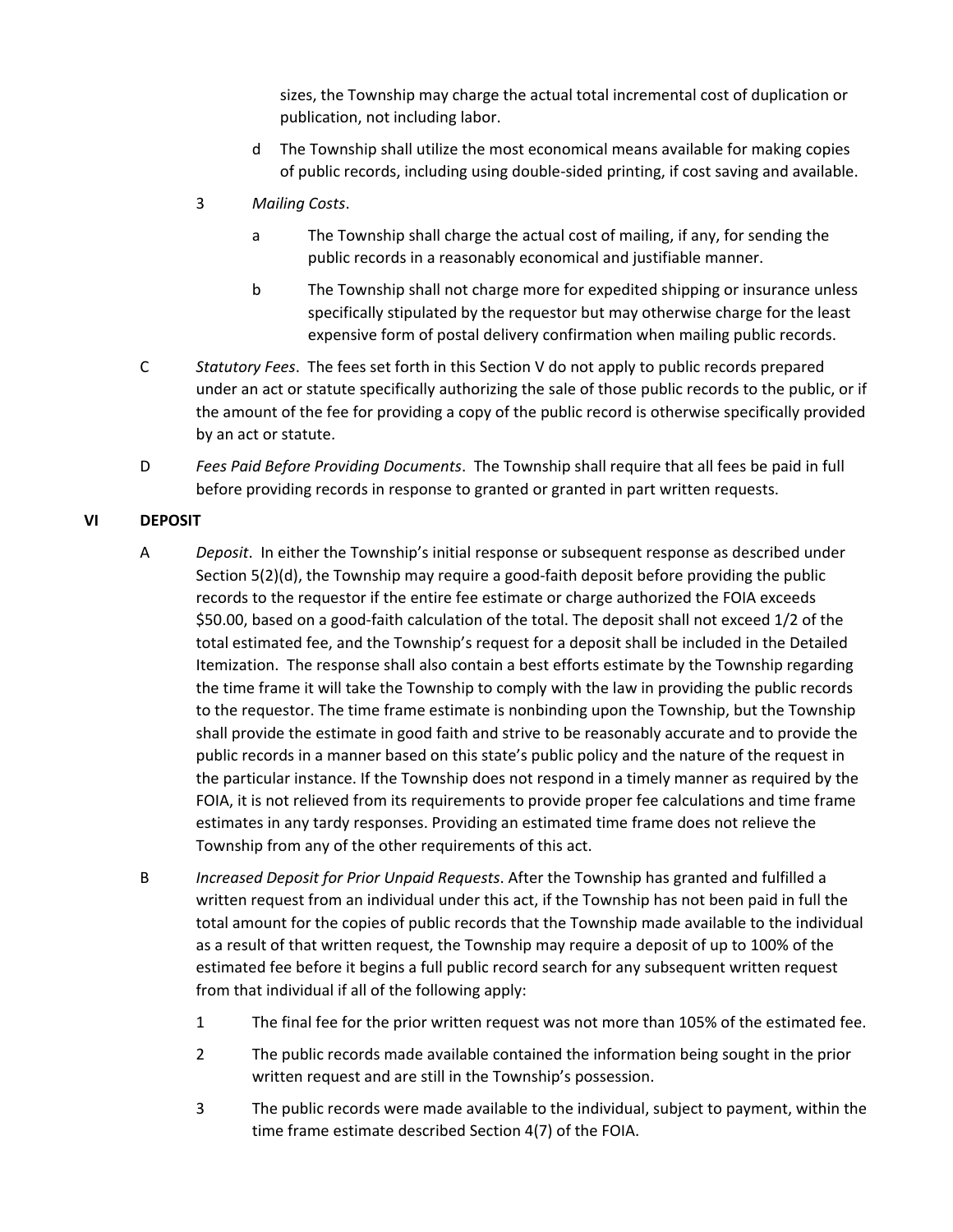- 4 Ninety days have passed since the Township notified the individual in writing that the public records were available for pick up or mailing.
- 5 The individual is unable to show proof of prior payment to the Township.
- 6 The Township calculates a Detailed Itemization that is the basis for the current written request's increased estimated fee deposit.

The Township shall no longer require an increased estimated fee deposit from an individual described above if any of the following apply:

- 1 The individual is able to show proof of prior payment in full to the Township;
- 2 The Township is subsequently paid in full for the applicable prior written request; or
- 3 Three hundred sixty‐five days have passed since the individual made the written request for which full payment was not remitted to the Township.
- C *Payment of Deposit; Abandonment of Request*. If a deposit that is required under Subsection 4(8) or 4(11) of the FOIA (as described in Subsections VI.A and B above) is not received by the Township within 45 days from receipt by the requesting person of the notice that a deposit is required, and if the requesting person has not filed an appeal of the deposit amount, the request shall be considered abandoned by the requesting person and the public body is no longer required to fulfill the request. This notice of a deposit requirement is considered received 3 days after it is sent, regardless of the means of transmission. Notice of a deposit requirement will include notice of the date by which the deposit must be received, which date is 48 days after the date the notice is sent.

# **VII WAIVER OR REDUCTION OF FEES**

- A *Waiver of Fees of First \$20.00*. A public record search shall be made and a copy of a public record shall be furnished without charge for the first \$20.00 of the fee for each request by either of the following:
	- 1 *Indigency*. An individual who is entitled to information under this act and who submits an affidavit stating that the individual is indigent and receiving specific public assistance or, if not receiving public assistance, stating facts showing inability to pay the cost because of indigency.
		- a If the requestor is eligible for a requested discount, the Township shall fully note the discount on the Detailed Itemization.
		- b If a requestor is ineligible for the discount, the Township shall inform the requestor specifically of the reason for ineligibility in the Township's written response. An individual is ineligible for this fee reduction if any of the following apply:
			- 1 The individual has previously received discounted copies of public records from the same Township twice during that calendar year.
			- 2 The individual requests the information in conjunction with outside parties who are offering or providing payment or other remuneration to the individual to make the request, as verified by an affidavit executed by the requestor.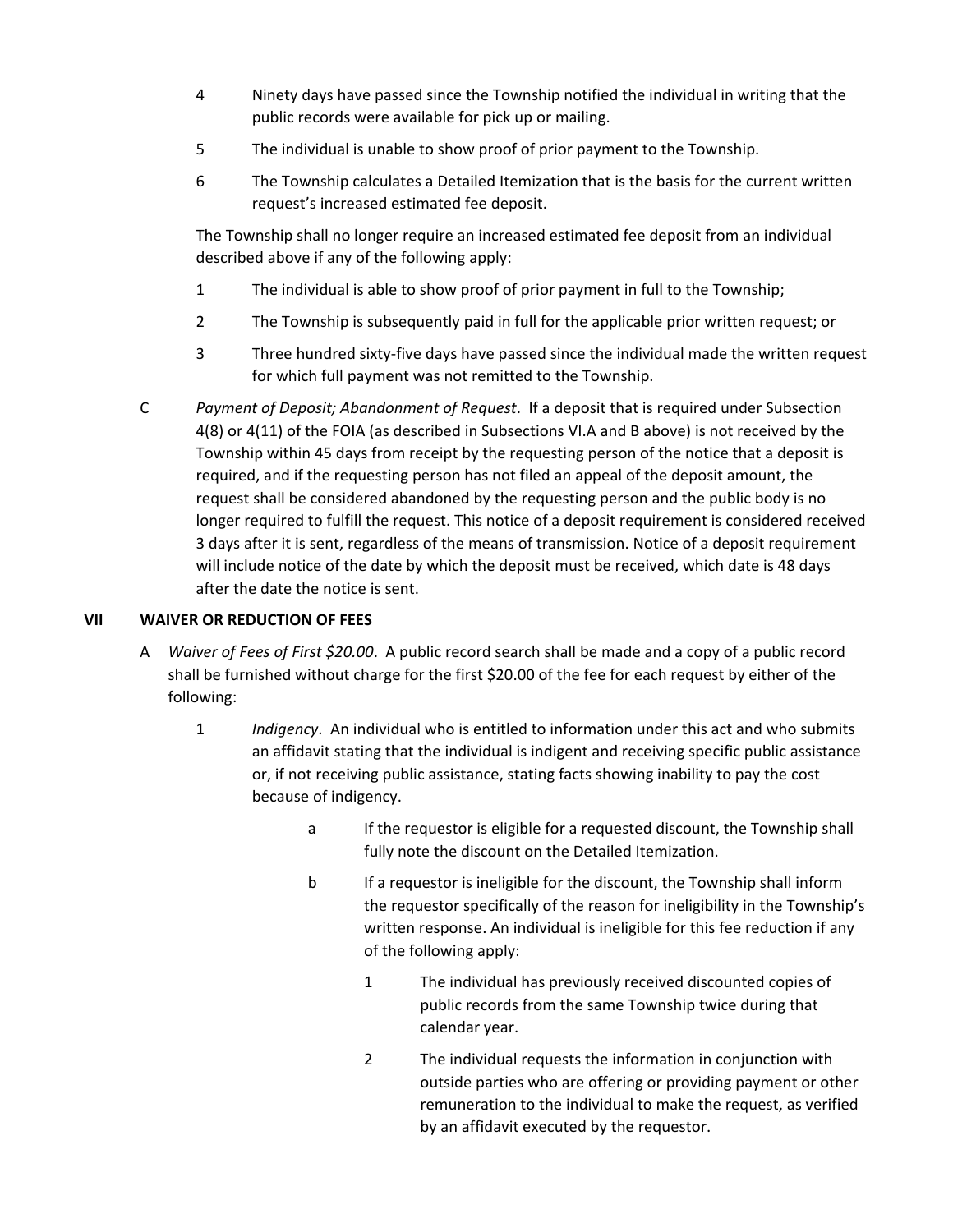- 2 *Certain Non‐Profit Organizations*. A non‐profit organization formally designated by the state to carry out activities under subtitle C of the developmental disabilities assistance and bill of rights act of 2000, Public Law 106‐402, and the protection and advocacy for individuals with mental illness act, Public Law 99-319, or their successors, if the request meets all of the following requirements:
	- a Is made directly on behalf of the organization or its clients.
	- b Is made for a reason wholly consistent with the mission and provisions of those laws under section 931 of the mental health code, 1974 PA 258, MCL 330.1931.
	- c Is accompanied by documentation of its designation by the state, if requested by the Township.
- B *Public Interest Reduction or Waiver*. The FOIA Coordinator may reduce or waive the imposition of fees if the FOIA Coordinator determines that a waiver or reduction of the fee is in the public interest because searching for or furnishing copies of the public record can be considered as primarily benefiting the general public.
- C *Reduction for Late Responses*. If the Township does not respond to a written request in a timely manner as required by the FOIA, the Township shall do the following:
	- 1 Reduce the charges for labor costs by 5% for each day the Township exceeds the time permitted, with a maximum 50% reduction, if either of the following applies:
		- a The late response was willful and intentional.
		- b The written request:
			- (i) included language that conveyed a request for information within the first 250 words of the body of a letter, facsimile, electronic mail, or electronic mail attachment, or
			- (ii) specifically included the words, characters, or abbreviations for "freedom of information", "information", "FOIA", "copy", or a recognizable misspelling of such, or appropriate legal code reference for this act, on the front of an envelope, or in the subject line of an electronic mail, letter, or facsimile cover page.
	- 2 If a charge reduction is required, the Township shall fully note the charge reduction on the Detailed Itemization.

# **IX INSPECTION**

Upon request, the Township must furnish a requesting person a reasonable opportunity for inspection and examination of its public records, and must furnish reasonable facilities for making memoranda or abstracts from its public records during the usual business hours. Pursuant to Section 4(1) of the FOIA, the Township may charge a fee for the public record search, for the necessary copying of a public record for inspection or for providing a copy of the public record after inspection.

The FOIA permits the Township to make reasonable rules necessary to protect its public records and to prevent excessive and unreasonable interference with the discharge of its functions. The Township must protect public records from loss, unauthorized alteration, mutilation, or destruction. As such, the Township authorizes the FOIA Coordinator to determine whether in a particular circumstance an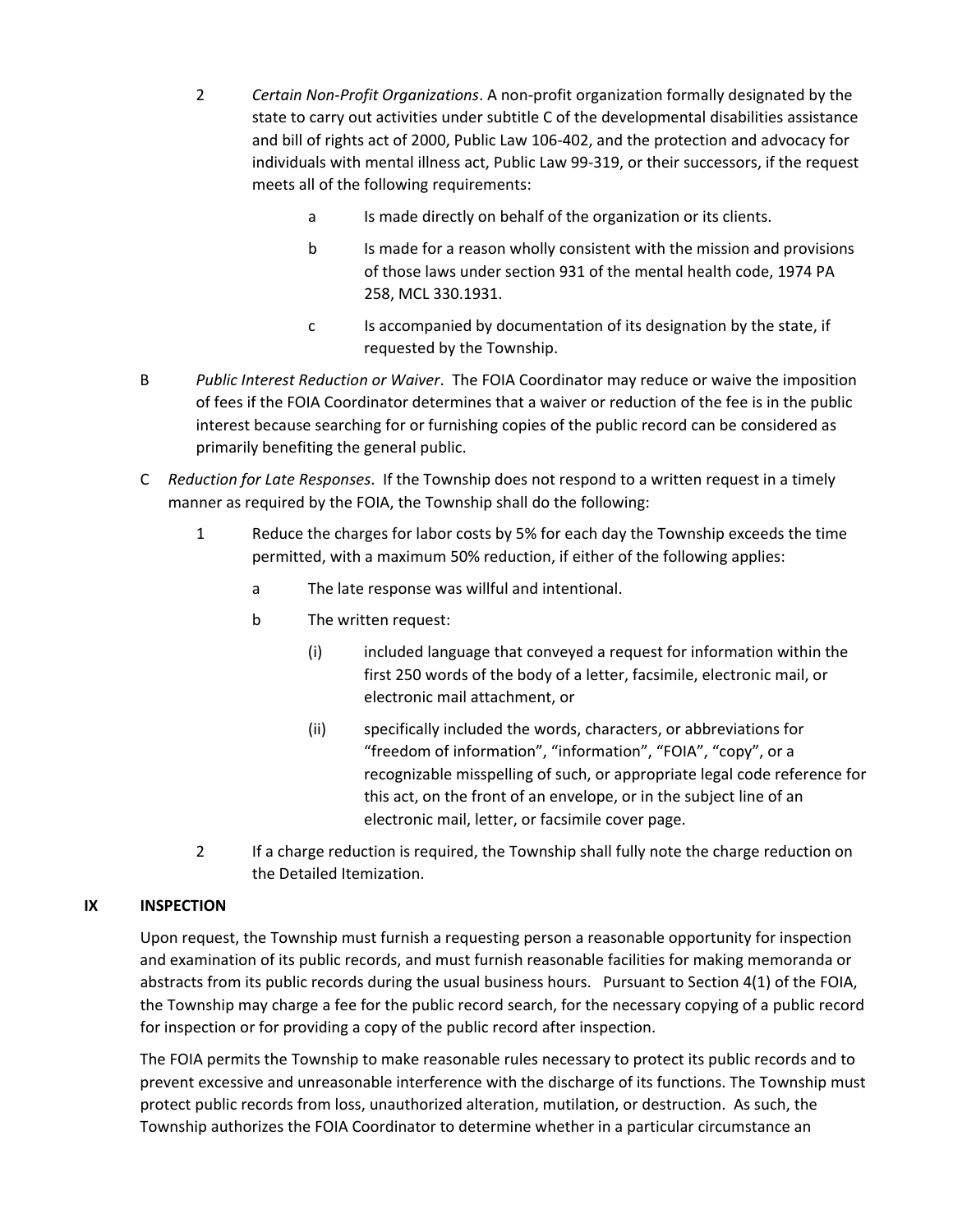employee or agent of the Township must be present at any inspection of documents to protect the public records, and in such cases may assess charges as appropriate under law.

# **X CERTIFIED COPIES**

The Township must, upon written request, furnish a requesting person a certified copy of the public record disclosed in whole or in part by the Township.

# **XI APPEALS**

- A *Appeal of a Final Determination to Deny All or a Portion of the Request*.
	- 1 *Submit an Appeal*. If a requestor desires to appeal all or part of a final determination to deny a request, the requestor must submit to the Putnam Township Board ("Township Board") a written appeal that specifically states the word "appeal" and identifies the reason or reasons for reversal of the denial.
	- 2 *Receipt of Appeal*. The Township Board is not considered to have received a written appeal until the first regularly scheduled meeting of the Township Board following submission of the written appeal.
	- 3 *Response to Appeal*. Within 10 business days after receiving a written appeal, the Township Board shall do 1 of the following:
		- a Reverse the disclosure denial.
		- b Issue a written notice to the requesting person upholding the disclosure denial.
		- c Reverse the disclosure denial in part and issue a written notice to the requesting person upholding the disclosure denial in part.
		- d Under unusual circumstances, issue a notice extending for not more than 10 business days the period during which the Township Board shall respond to the written appeal. The Township Board shall not issue more than 1 notice of extension for a particular written appeal.
- B *Appeals of Fees (Including Deposits*).
	- 1 *Submit an Appeal*. If the Township requires a fee that exceeds the amount permitted under these Procedures and Guidelines or Section 4 of the FOIA, the requesting person may submit to the Township Board a written appeal for a fee reduction that specifically states the word "appeal" and identifies how the required fee exceeds the amount permitted under these Procedures and Guidelines or Section 4 of the FOIA.
	- 2 *Receipt of Appeal*. The Township Board is not considered to have received a written appeal under until the first regularly scheduled meeting of the Township Board following submission of the written appeal.
	- 3 *Response of Appeal*. Within 10 business days after receiving a written appeal, the Township Board shall do 1 of the following:
		- a Waive the fee.
		- b Reduce the fee and issue a written determination to the requesting person indicating the specific basis under Section 4 of the FOIA that supports the remaining fee. The determination shall include a certification from the Township Board that the statements in the determination are accurate and that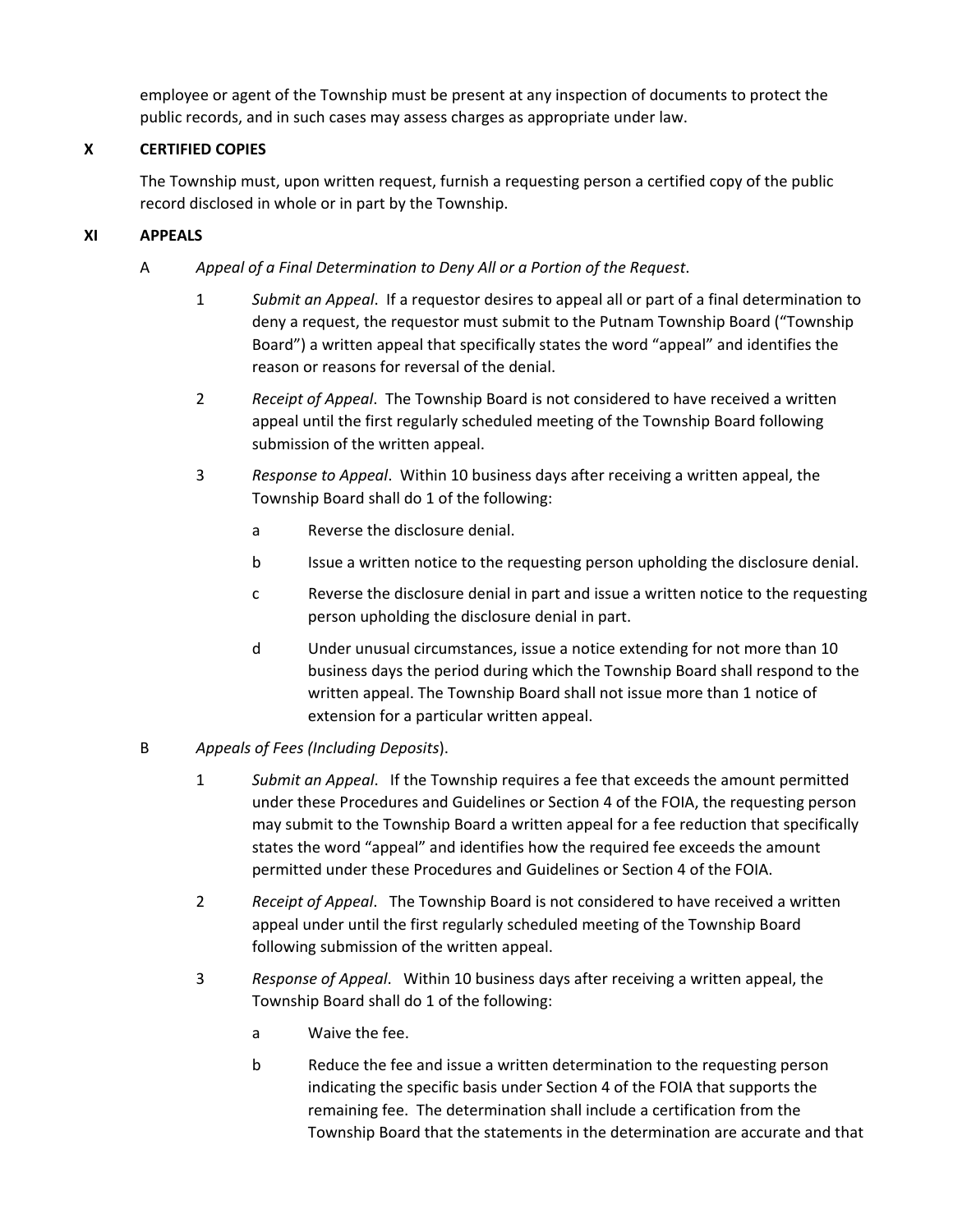the reduced fee amount complies with its publicly available Procedures and Guidelines and Section 4 of the FOIA.

- c Uphold the fee and issue a written determination indicating the specific basis under Section 4 of the FOIA that supports the required fee. The determination shall include a certification from the Township Board that the statements in the determination are accurate and that the fee amount complies with these Procedures and Guidelines and Section 4 of the FOIA.
- d Issue a notice extending for not more than 10 business days the period during which the Township Board must respond to the written appeal. The notice of extension shall include a detailed reason or reasons why the extension is necessary. The Township Board shall not issue more than 1 notice of extension for a particular written appeal.

#### **XII CIVIL ACTION**

- A *Civil Action for Non‐Disclosure or Denial of Public Records*.
	- 1 *Civil Action After Appeal*. If the Township Board fails to respond to a written appeal or if the Township Board upholds all or a portion of the disclosure denial that is the subject of the written appeal, the requesting person may seek judicial review of the nondisclosure by commencing a civil action within 180 days after the Township's final determination to deny a request.
	- 2 *Civil Action Directly After Denial*. A requestor may also commence a civil action in the circuit court to compel the Township's disclosure of the public records within 180 days after the Township's final determination to deny a request. The requestor is not required to appeal the denial to the Township Board before commencing the civil action.
	- 3 *Remedies; Fines*. If the court determines a public record is not exempt from disclosure, it shall order the Township to cease withholding or to produce all or a portion of a public record wrongfully withheld. If the person prevails, the court shall award reasonable attorneys' fees, costs, and disbursements. If the person or Township prevails in part, the court may, in its discretion, award all or an appropriate portion of reasonable attorneys' fees, costs, and disbursements. If the court determines that the Township has arbitrarily and capriciously violated this act by refusal or delay in disclosing or providing copies of a public record, the court shall order the Township to pay a civil fine of \$1,000.00 and shall award, in addition to any actual or compensatory damages, punitive damages in the amount of \$1,000.00.
- B. *Civil Action Regarding Fees*
	- 1 *Civil Action After Appeal*. A requestor may commence a civil action in the circuit court for a fee reduction if the Township (1) failed to respond to a written appeal or (2) made a determination on a written appeal. A requester must submit an appeal to the Township Board for a fee reduction before commencing a civil action. If a civil action is commenced against the Township, the Township is not obligated to complete the processing of the written request for the public record at issue until the court resolves the fee dispute. This action must be filed within 45 days after receiving notice of the determination of an appeal to the Township Board.